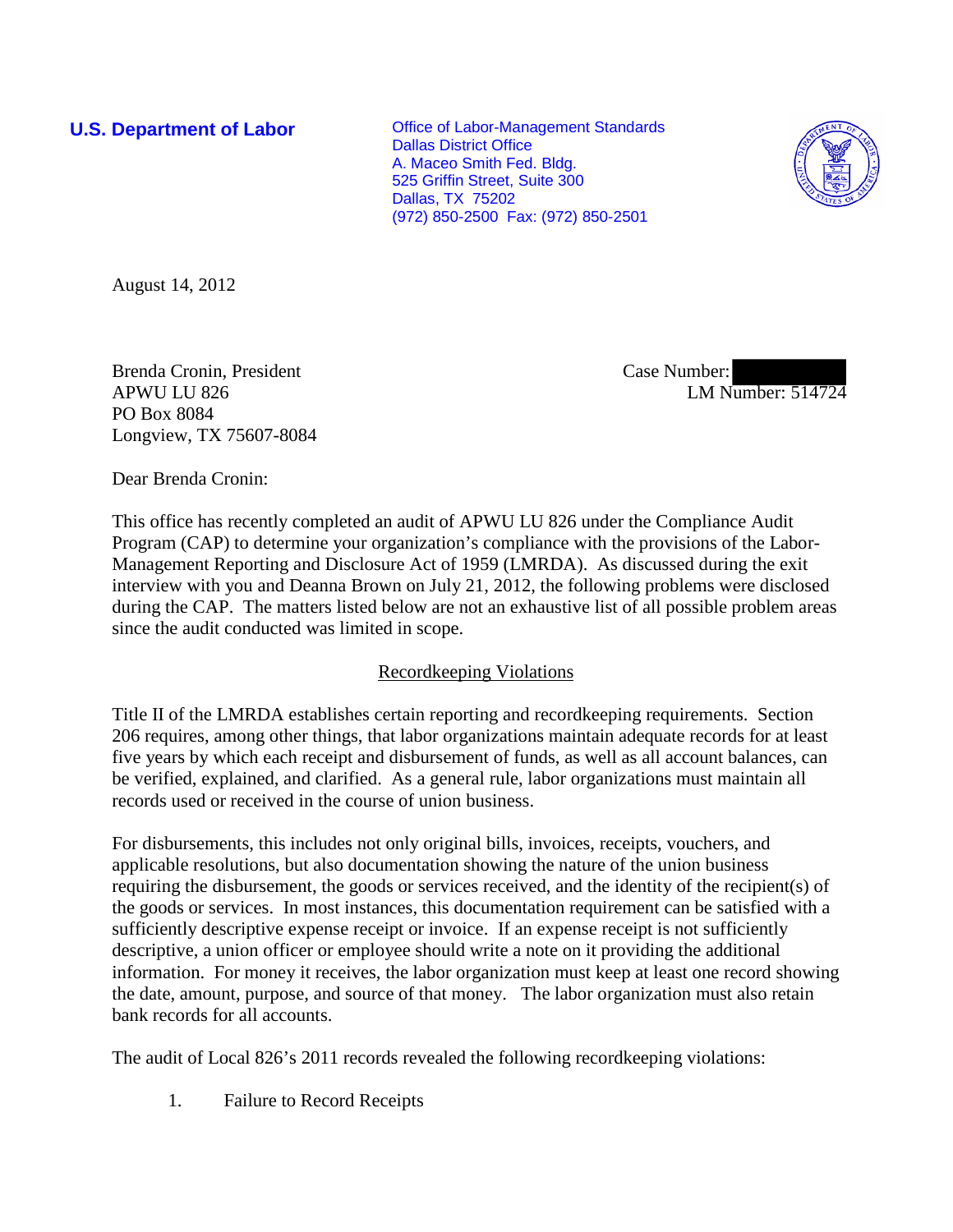Local 826 failed to maintain a member ledger or receipt card for manual dues receipts totaling at least \$469.00 paid by Molly Mason. A ledger or some other form of identification will account for and track the dues paid by Mason.

2. General Reimbursed Expenses

Local 826 failed to maintain supporting documents for reimbursement check paid to Molly Mason which did not include the receipt for her registration fee of \$50.00 for the Shreveport conference. The supporting documents for reimbursement check # paid to Brenda Cronin in the amount of \$167.60 was missing from the union records.

Based on your assurance that Local 826 will retain adequate documentation in the future, OLMS will take no further enforcement action at this time regarding the above violations.

## Reporting Violations

The audit disclosed a violation of LMRDA Section 201(b), which requires labor organizations to file annual financial reports accurately disclosing their financial condition and operations. The Labor Organization Annual Report Form LM-3 filed by Local 826 for the fiscal year ended December 31, 2011, was deficient in the following areas:

1. Disbursements to Officers

Local 826 did not include some reimbursements to officers totaling at least \$395.19 in the amounts reported Item 24 (All Officers and Disbursements to Officers). It appears the union erroneously reported these payments in Item 48 (Office and Administration).

The union must report most direct disbursements to Local 826 officers and some indirect disbursements made on behalf of its officers in Item 24. A "direct disbursement" to an officer is a payment made to an officer in the form of cash, property, goods, services, or other things of value. See the instructions for Item 24 for a discussion of certain direct disbursements to officers that do not have to be reported in Item 24. An "indirect disbursement" to an officer is a payment to another party (including a credit card company) for cash, property, goods, services, or other things of value received by or on behalf of an officer. However, indirect disbursements for temporary lodging (such as a union check issued to a hotel) or for transportation by a public carrier (such as an airline) for an officer traveling on union business should be reported in Item 48 (Office and Administrative Expense).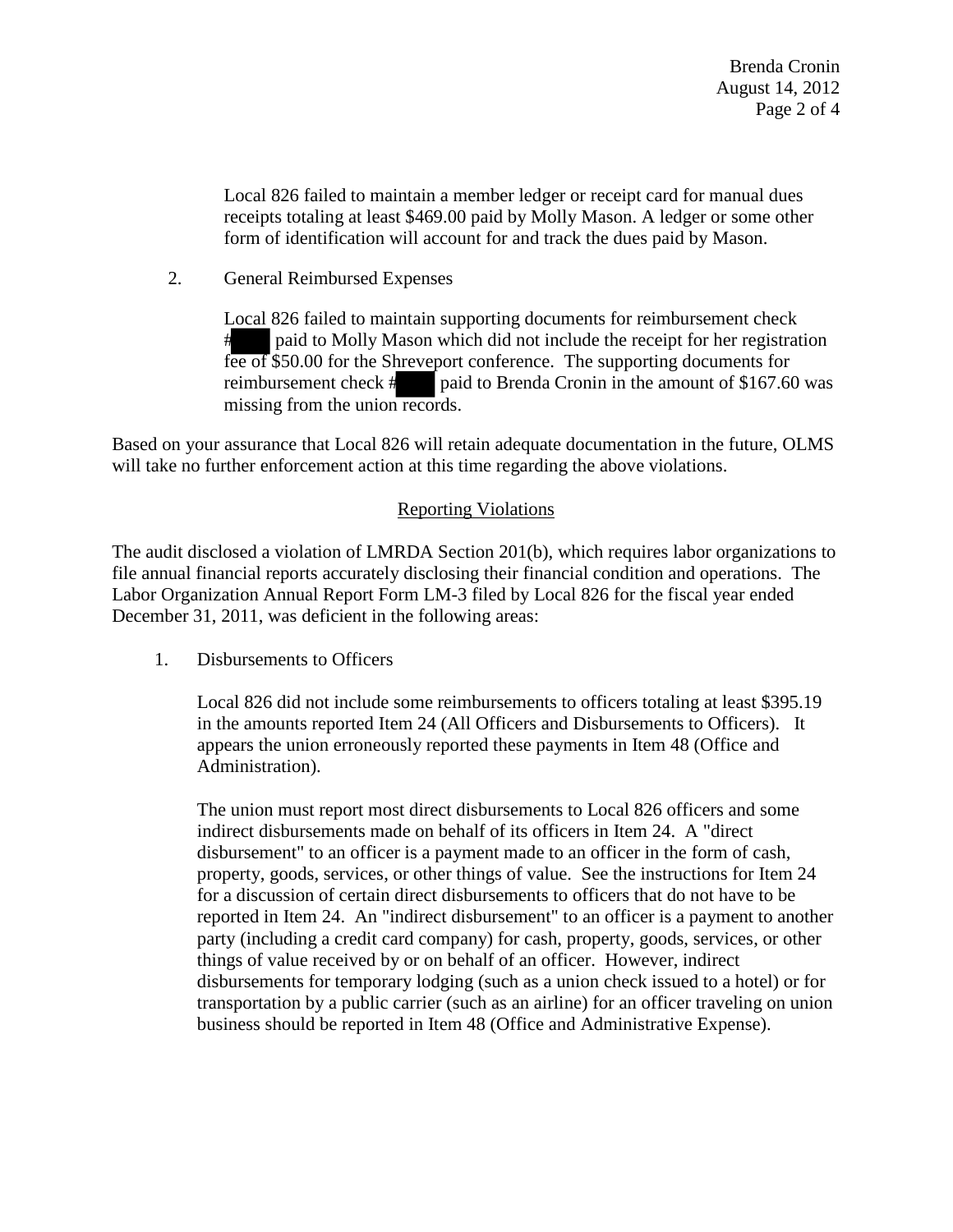Brenda Cronin August 14, 2012 Page 3 of 4

2. Contributions, Gifts, and Grants

Local 826 failed to properly report the gift donations to the Angel Tree under Item 51 (Contributions, Gifts, & Grants). Those disbursements were inaccurately reported under Item 48 (Office and Administration.)

3. Money Market Account Reported As Investments

Local 826 improperly included the value of its money market as an investment in Item 28 (Investments). For LM reporting purposes, OLMS considers funds in a money market account to be cash and should be reported in Item 25 (Cash). Furthermore, the transfer of cash from one account to another should not be reported as receipts or disbursements.

4. Steward Dues Reimbursements

Dues refunds to stewards in the amount of \$486.86 were not reported in Item 46 (Employees). It appears those payments were reported under Item 48 (Office and Administration).

5. Benefits

Payments totaling \$222.24 made to the American Benefit Association and Rooker, Downing, & Booth Insurance were not reported under Item 50 (Benefits) of the LM3 report. The local inaccurately reported those disbursements under Item 48 (Office and Administration).

Local 826 must file an amended Form LM-3 for the fiscal year ended December 31, 2011, to correct the deficient items discussed above. I encourage Local 826 to complete, sign, and file its report electronically using the Electronic Forms System (EFS) available at the OLMS website at [www.olms.dol.gov.](http://www.olms.dol.gov/) Reporting forms and instructions can be downloaded from the website, if you prefer not to file electronically. The amended Form LM-3 should be filed electronically no later than August 24, 2012 or submitted to this office at the above address by the same date. Before filing, review the report thoroughly to be sure it is complete and accurate. Paper reports must be signed with original signatures.

## Other Issue

Former Secretary Treasurer is a current signatory on the local's bank account. should have been removed immediately after her resignation. You agreed to remove her as a signatory on the local's bank account after the conclusion of the OLMS audit.

I want to extend my personal appreciation to APWU LU 826 for the cooperation and courtesy extended during this compliance audit. I strongly recommend that you make sure this letter and